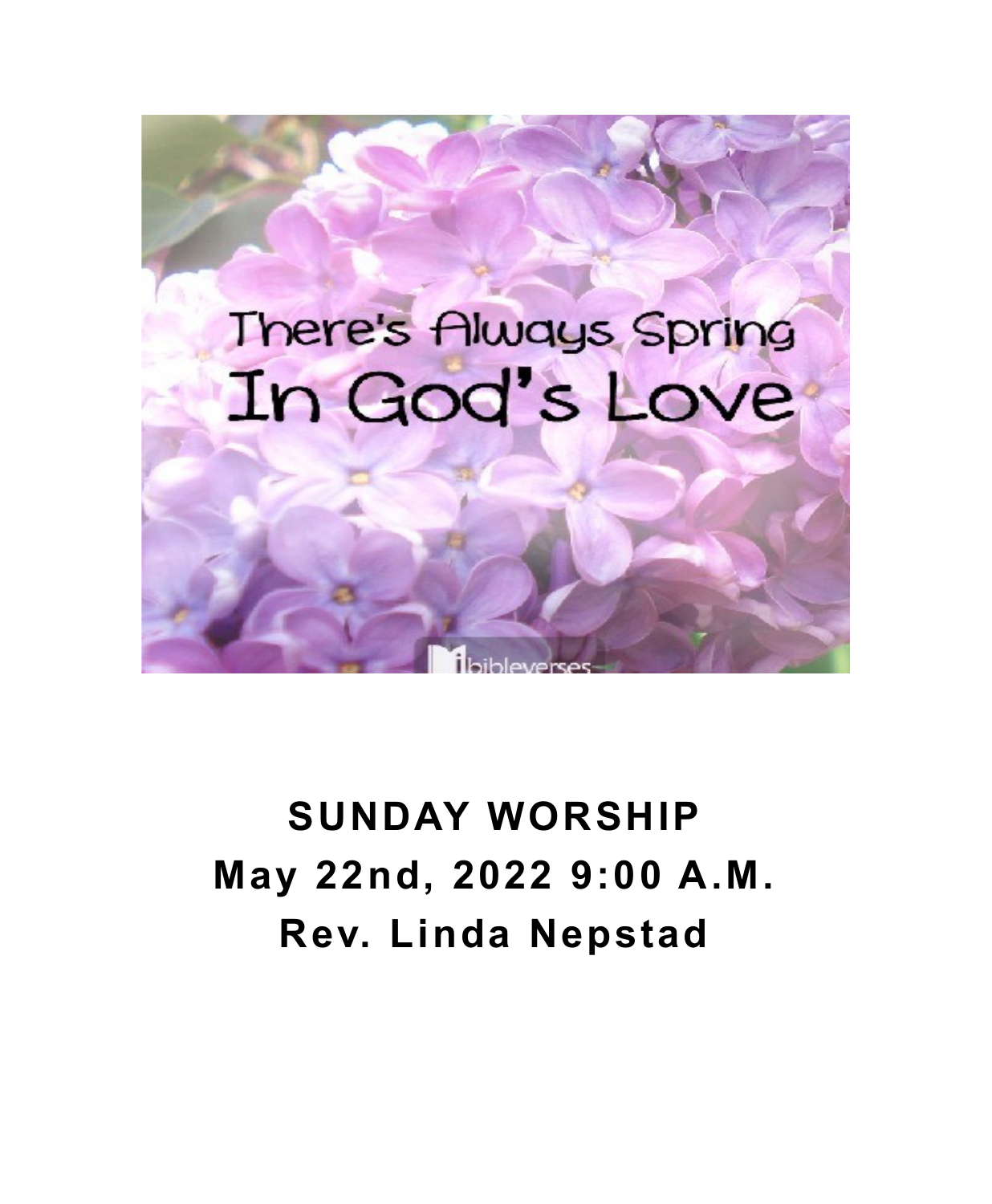# **ANNOUNCEMENTS**

#### **PRELUDE WELCOME**

**Leader**: May the grace and love of our Lord Jesus Christ be with each and everyone of you.

**People: And also with you.**

# **\*CALL TO WORSHIP:**

**Leader:** Bless us, O God, with a reverent sense of your presence, that we may be at peace and may worship you with all our mind and spirit; Through Jesus Christ our Lord.

**All: Amen.** 

#### **HYMN: "All Hail the Power of Jesus' Name" #43**

# **\*CALL TO CONFESSION**

#### **Leader:**

God is light; in him there is no darkness at all. If we claim to have fellowship with Him, yet walk in the darkness, we lie and do not live by the truth. But if we walk in the light, as He is in the light, we have fellowship with one another, and the blood of Jesus, his Son, purifies us from sin. If we claim to be without sin, we deceive ourselves and the truth is not in us. Not out of dread or fear, but believing that God is faithful to forgive, let us rid ourselves of what we no longer need to carry.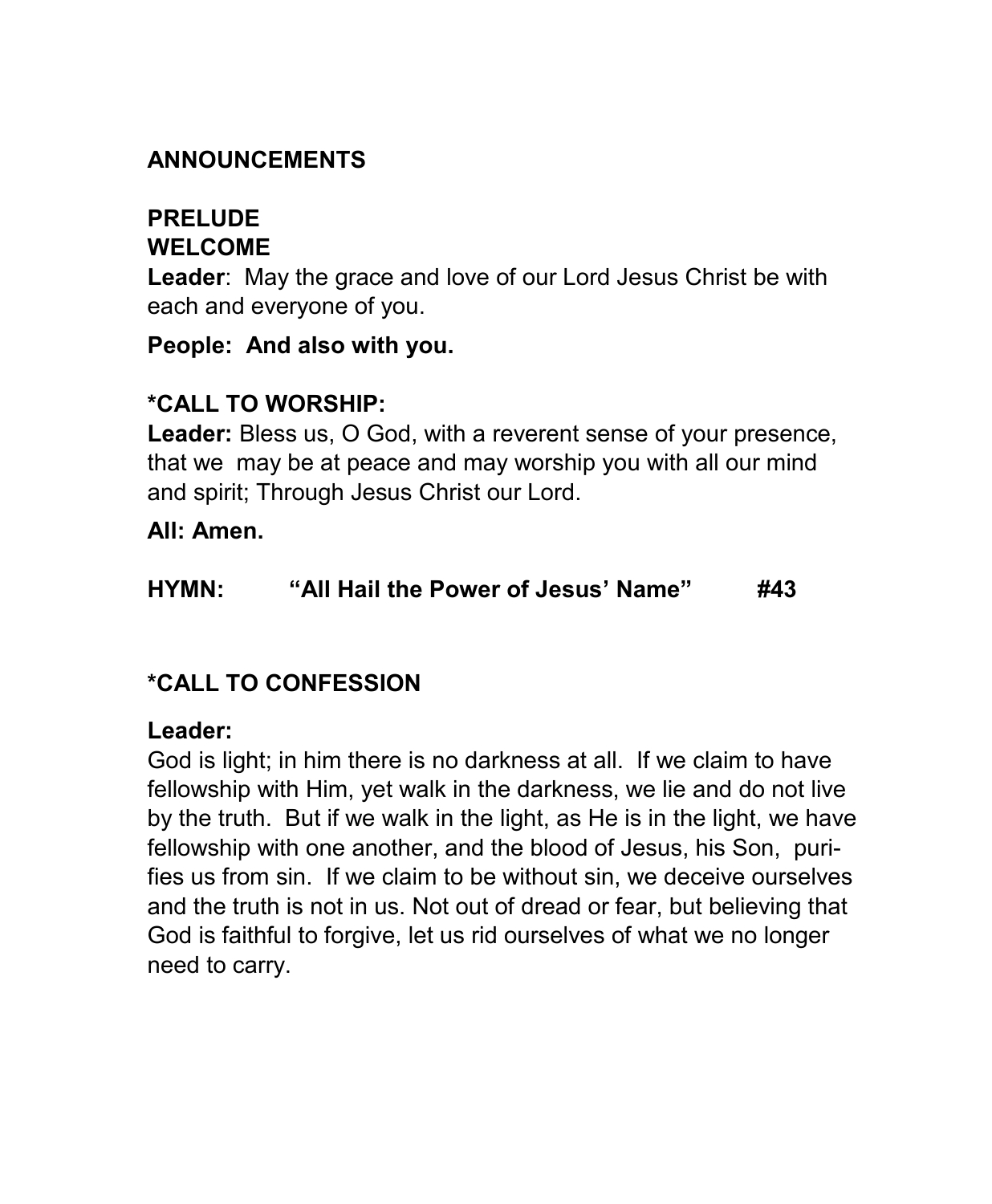# **\*PRAYER OF CONFESSION**

**Most holy and merciful Father, We confess to you and to one another, that we have sinned against you by what we have done, and by what we have left undone. We have not loved you with our whole heart and mind and strength. We have not fully loved our neighbors as ourselves. We have not always had in us the mind of Christ. You alone know how often we have grieved you by wasting your gifts, by wandering from your ways. Forgive us, we pray to you, most merciful Father; And free us from our sin. Renew in us the grace and strength of your Holy Spirit, for the sake of Jesus Christ your Son our Savior. Amen.** 

# **SILENT PRAYER FOR CONFESSION**

# **ASSURANCE OF FORGIVENESS**

#### **Leader:**

Friends, Christ alone is in a position to condemn! And Christ died for us, Christ rose in power for us and Christ prays for us.

# **People: Believe the Good News! We Are Forgiven**

# **\*RESPONSE OF PRAISE** "Gloria Patri"

Glory be to the Father, and to the Son, and to the Holy Ghost. As it was in the beginning, is now, and ever shall be, world without end. Amen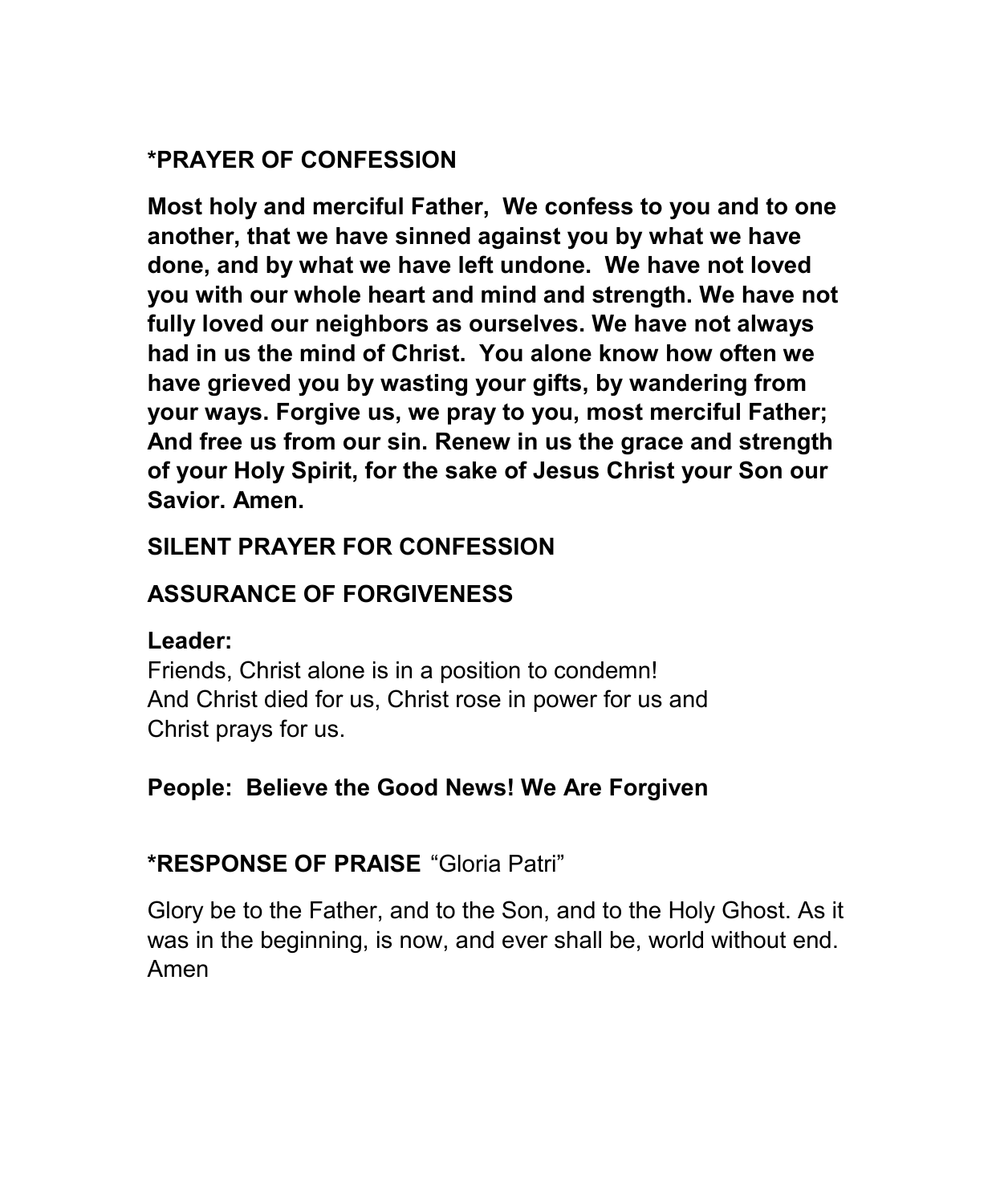## **SHARING OF THE PEACE**

**Leader:** Having been assured of Christ's forgiveness, let us share a sign of Christ's peace with one another. The peace of our Lord Jesus Christ be with you.

**People: And also with you.**

| <b>SCRIPTURE LESSON</b> |                | Deuteronomy 34:1-12 OT pg 191<br>John 5:1-9 | NT pg | - 96 |
|-------------------------|----------------|---------------------------------------------|-------|------|
| <b>SERMON</b>           |                | "At Once"                                   |       |      |
|                         |                | <b>Rev. Linda Nepstad</b>                   |       |      |
| *HYMN                   | "Rock of Ages" |                                             | #342  |      |

**\*AFFIRMATION OF FAITH ~ The Apostle's Creed**

**I believe in God the Father Almighty, Maker of heaven and earth and in Jesus Christ, His only Son, our Lord; Who was conceived by the Holy Spirit; Born of the Virgin Mary; Suffered under Pontius Pilate; Was crucified, dead and buried; He descended into Hell; The third day He rose again from the dead; He ascended into heaven; And sitteth on the right hand of God the Father Almighty; From thence He shall come to judge the living and the dead. I believe in the Holy Spirit; The Holy Catholic Church, the Communion of Saints; The Forgiveness of sins; The Resurrection of the body; And the life everlasting. Amen.**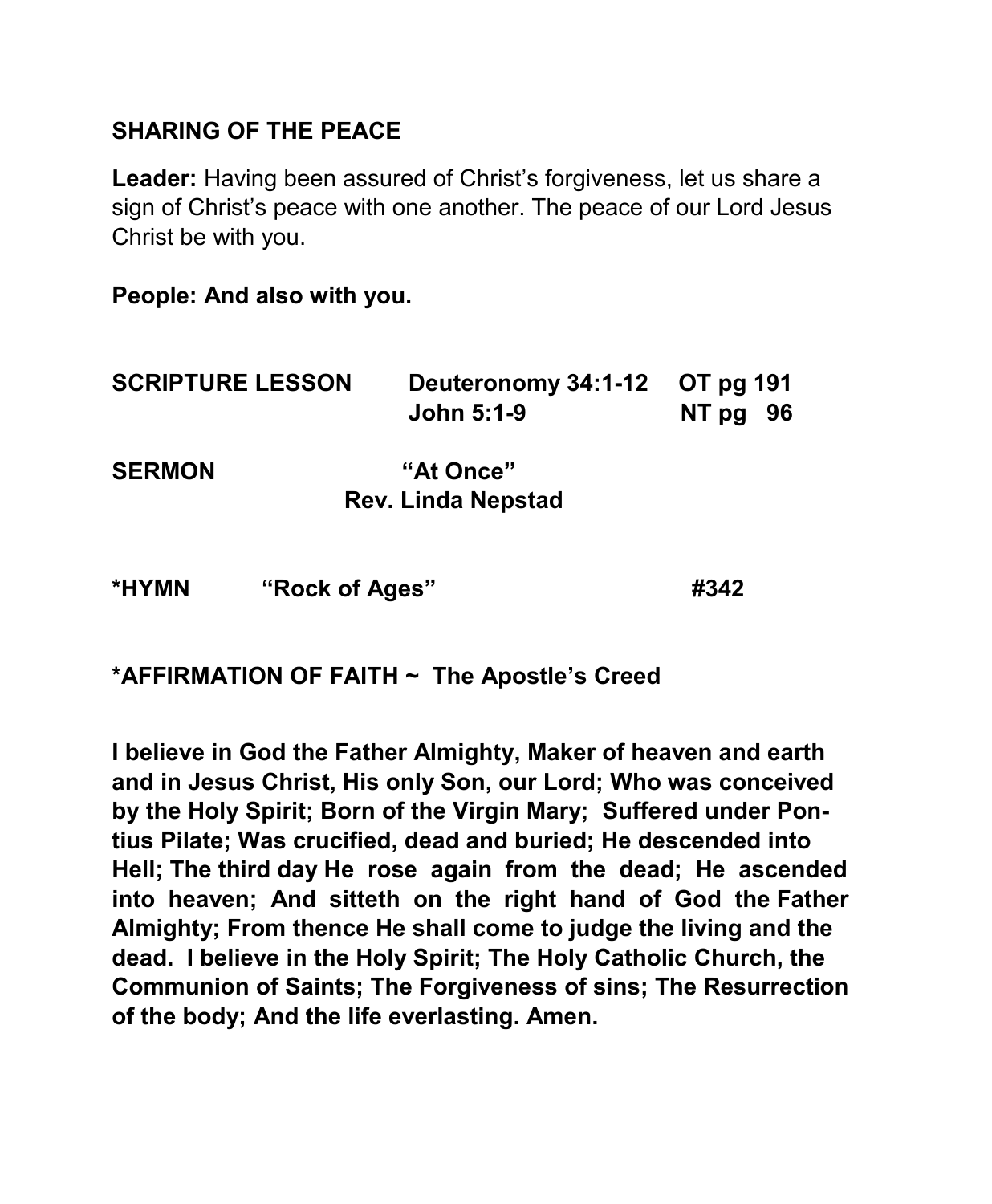**Prayers of the People**

**Our Father, which art in heaven, hallowed be thy name, thy kingdom come, thy will be done, on earth as it is in heaven. Give us this day our daily bread, and forgive us our debts as we forgive our debtors, lead us not into temptation, but deliver us from evil, for thine is the kingdom, the power, and the glory, forever. Amen**

### **OFFERING OF OUR GIFT AND TALENTS**

**\*RESPONSE** Doxology (traditional)

*Praise God from Whom all blessings flow, Praise him all creatures here below. Praise him above, ye heavenly host; praise Father, Son and Holy Ghost, Amen*

#### **\*PRAYER OF THANKSGIVING**

**Redeemer, we give you thanks for waking us up on this glorious day. We thank you for protection, not only over ourselves, but for our loved ones as well. We give thanks for health, strength, grace, forgiveness, peace, joy, for loving us unconditionally and never failing us. We thank You for every blessing and also for every trial for they shape us into who we are meant to be and who You want us to be.**

**In Jesus' name Amen**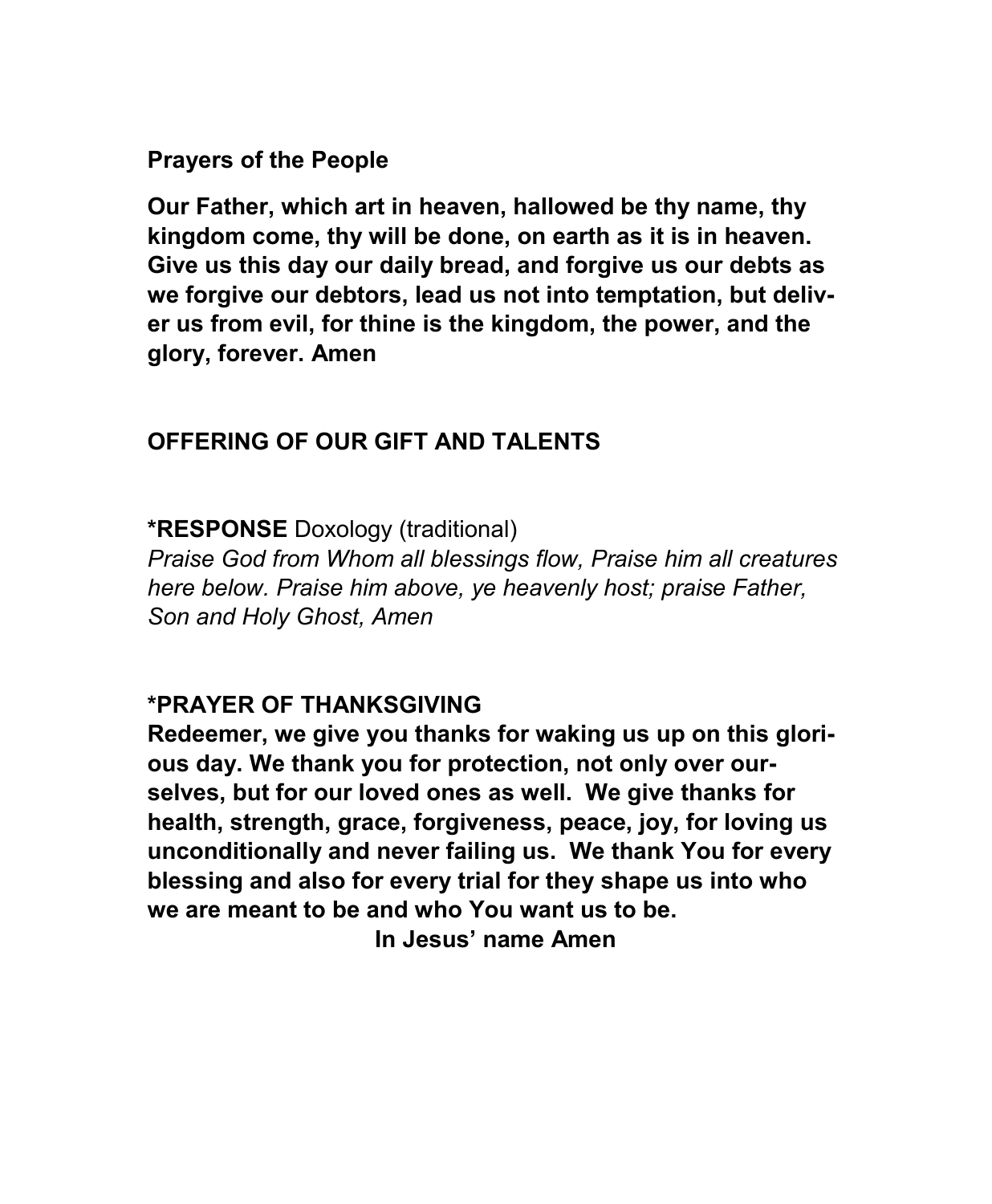# **CHARGE AND BENEDICTION**

# **Blest Be The Tie That Binds**

*"Blest be the tie that binds our hearts in Christian love The fellowship of kindred minds, Is like to that above. When we asunder part, it gives us inward pain, But we shall still be joined in heart, and hope to meet again."* Amen

# **POSTLUDE**

5/22 Worship Lead: Diane Lukins Usher: Phyllis Fryman

5/29 Worship Lead: Usher: Jean Spataro